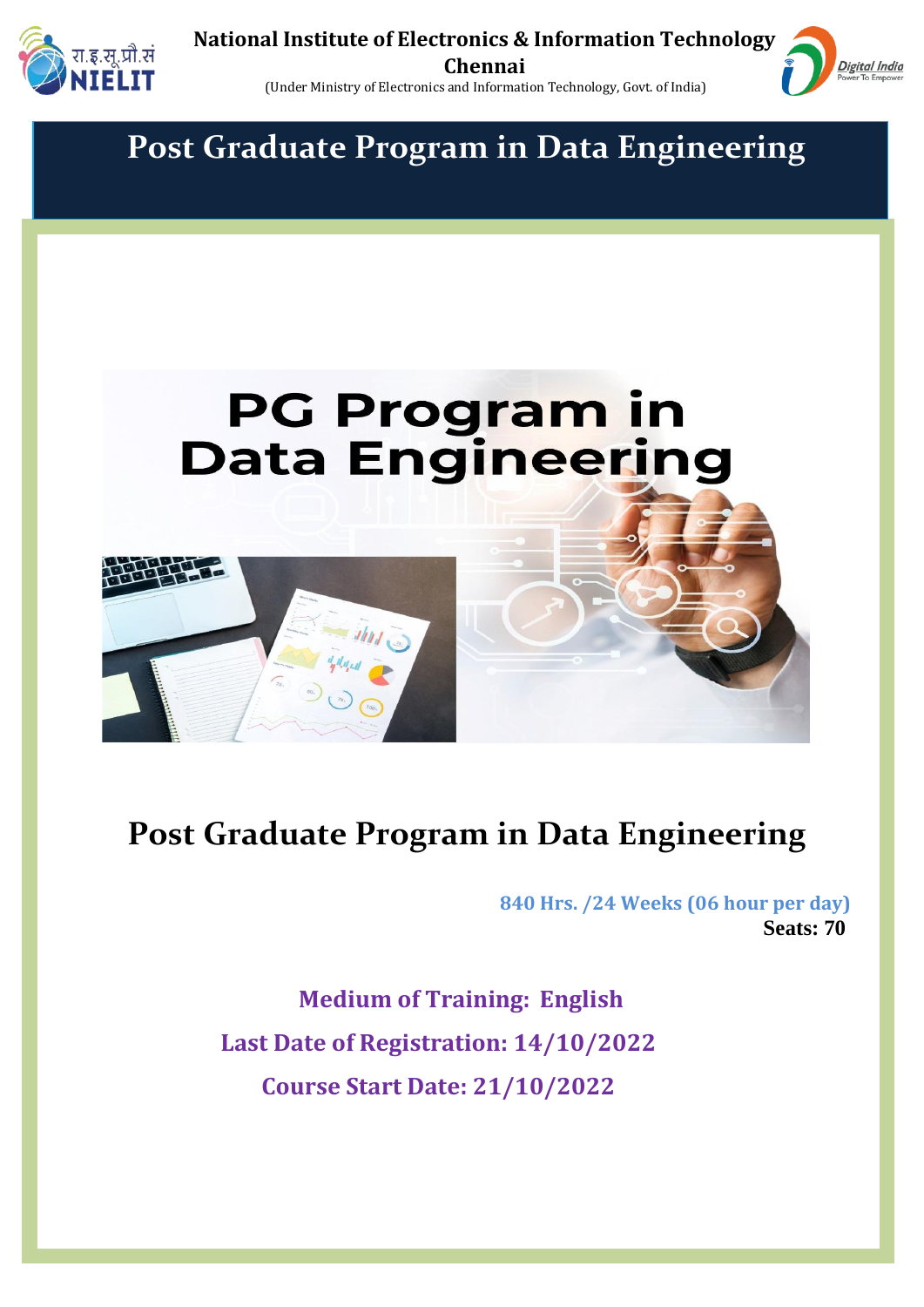

#### **National Institute of Electronics & Information Technology Chennai** (Under Ministry of Electronics and Information Technology, Govt. of India)

Digital India

**Objecti Objective**  The objective of this program is to make Statistical Analysts, Data Scientists, Data Analysts, Big Data Engineer, Hadoop Developer.

The program is targeted for creating qualified Data Science Engineers. The course progresses through the Operating System, concepts of Data and its storage, programming for data science, Big Data Technology and its implementation.

Various tools such as R and Python, along with MySQL, Apache Cassandra, Java Programming and Hadoop Framework are used for achieving the goal of solving critical business and Analytic problem.